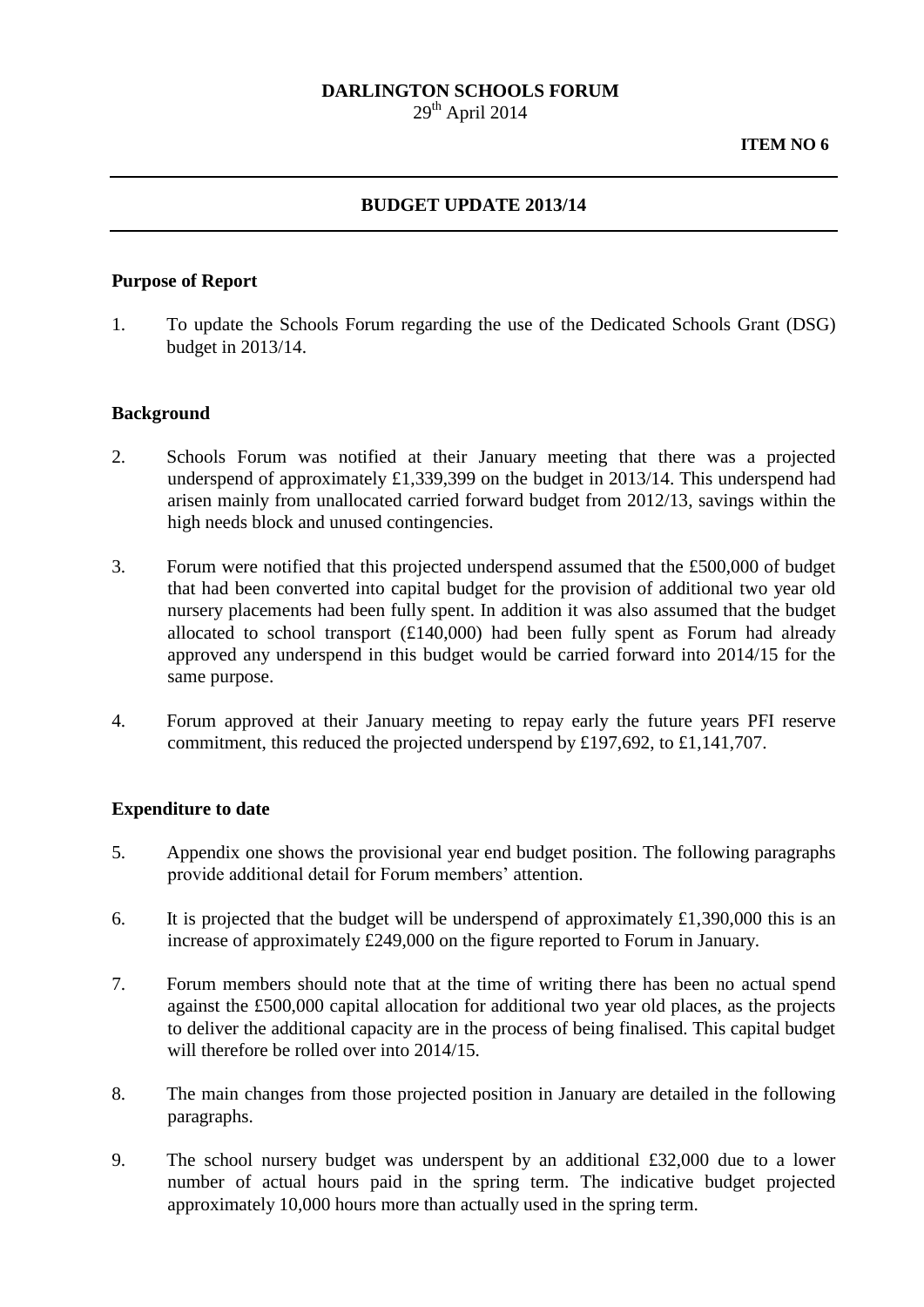- 10. The budget for Individual Learning Support was underspent by approximately £51,000 less than projected. This arose as a large number of payments were made in the spring term for newly statemented children. In addition a number of payments required back dating where the statement process had been undertaken in the previous two terms.
- 11. The Pupil Referral Unit top ups were approximately £49,000 less than projected due to a lower occupancy than capacity in the autumn and spring terms.
- 12. The pre 16 Beaumont Hill Academy top ups were approximately £26,000 less than projected due to including some post 16 places for the summer term 13 against the pre 16 budget.
- 13. Mount Pleasant top ups were approximately £11,000 more than projected, due to additional placements.
- 14. The expenditure for post 16 top ups was approximately £145,000 less than projected, resulting from on-going lower placement costs and numbers of places.
- 15. The Home and Hospital service currently has approximately £27,000 of budget unspent, there are additional payments to make from this, but in addition there are a number of outstanding commitments regarding the move of the service to Rise Carr. It is therefore requested that any unspent funding be rolled forward for these commitments and hence the budget is shown as on target.
- 16. The Admissions service was underspent by £17,000 resulting from staff savings and savings on professional fees.
- 17. The SEN placement budget is expected to be further overspent by approximately £65,000 due to additional placements and changes in the costs of specialist placements.
- 18. The PVI nursery 3 & 4 year old budget was approximately £10,000 less underspend as a result of more hours being paid for the spring term than projected.
- 19. As Forum members will be aware the DSG included over £1.1 million for the new two year old nursery placements. This was based on 288 places being occupied all year and also with trajectory funding to increase capacity. As previously notified to Forum the numbers of children taking up places in Darlington was well below the 288 target therefore the budget was projected to be underspent. £500,000 of this underspend has already been moved into capital (where there was insufficient funding) to assist with the creation of places, however even after removing this funding the budget was underspent by approximately £129,000. This is more £101,000 more than projected in January as the number of children in places did not increase in the spring term by the numbers estimated.
- 20. The Private Finance Initiative is projected to be £30,000 less overspent than previously reported. This has arisen due to lower utility costs.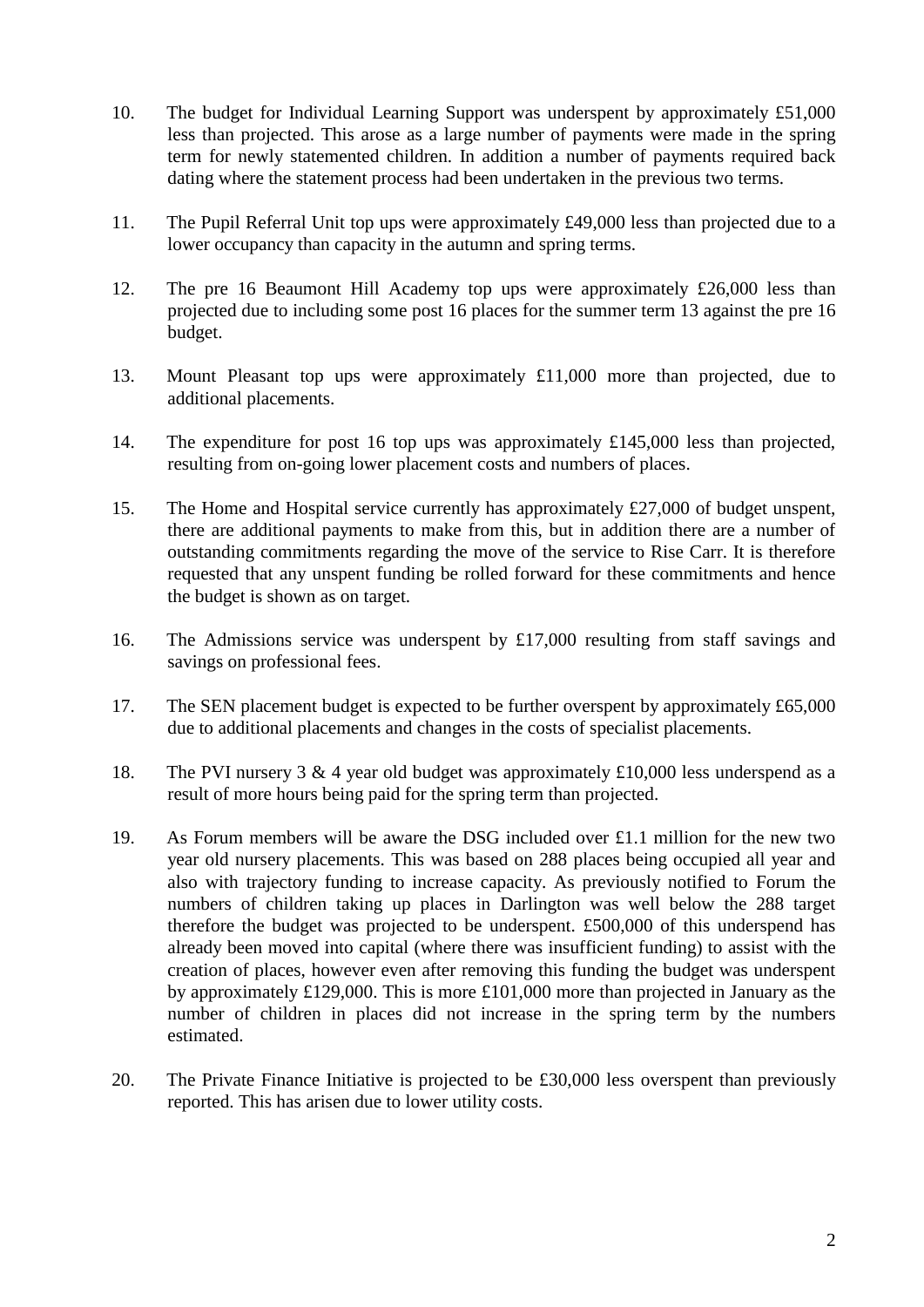# **Use of underspend**

- 21. It should be noted that the figures included in the attached table are indicative and will not be finalised until the Councils accounts are closed in May. Forum will be notified of the final figures at their meeting in June, however it is the case that there will be significant underspend that will be rolled forward into 2014/15.
- 22. Forum has already made a number of decisions to allocate 2013/14 underspend to projects in 2014/15, the table below gives the estimated budget that will be remaining unallocated.

|                               | £'000 |
|-------------------------------|-------|
| <b>Estimated Underspend</b>   | 1,390 |
| Underspend on Pre-commitments |       |
| <b>Transport</b>              | 67    |
| 2 Year old nursery capital    | 500   |
| <b>Total Underspend</b>       | 1,957 |
|                               |       |
| Pre commitments               |       |
| School Forum post             | 45    |
| LAPP                          | 75    |
| Licenses (see agenda item 5)  | 22    |
| <b>Transport</b>              | 67    |
| 2 year old nursery capital    | 500   |
| <b>Total Commitments</b>      | 709   |
|                               |       |
| <b>Budget remaining</b>       | 1,248 |

- 23. It is estimated therefore that there will be approximately £1.25 million unallocated in 2014/15. Whilst it is prudent to hold onto some of this funding as a contingency it is not expected that this need to be more than say £250,000 based on spend over the last few years. This would therefore leave approximately £1 million unallocated.
- 24. Forum were notified at their previous two meetings that there would be significant underspend and that thought should be given to how this funding is used. When setting the schools budget shares for 2014/15 in line with the EFA guidance, it was considered to allocate underspend through the formula, however this was not progressed as this would have caused a number of issues.
- 25. Firstly by allocating the underspend through the funding formula this would increase schools budgets by a large amount, however as this funding is one off, it would need to be extracted from budget shares in 2015/16. However this may not necessarily be possible as all schools base budgets would be artificially higher for 2015/16, based on their 2014/15 value. This would mean that the MFG for all schools would be higher, which may make the 2015/16 budget unaffordable. (i.e. In 2015/16 based on an MFG of -1.5% budgets would only be able to fall by 1.5%, however due to the one off windfall, the 15/16 budget would need to decrease by more than 1.5% to balance the budget).